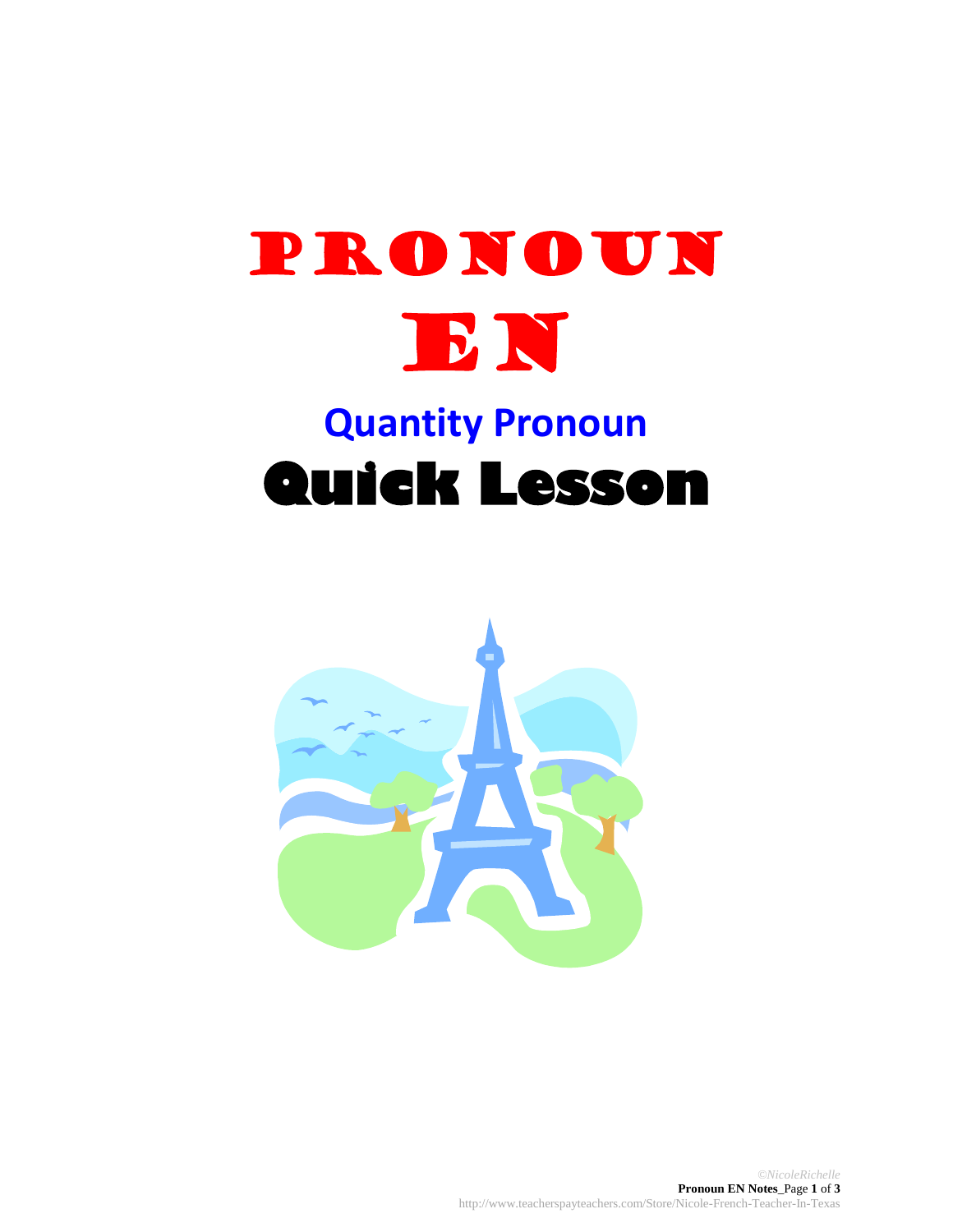|                                                                                                                                                                                                                                                                                                |               | Pronoun EN Notes                                           |
|------------------------------------------------------------------------------------------------------------------------------------------------------------------------------------------------------------------------------------------------------------------------------------------------|---------------|------------------------------------------------------------|
| Quantity with PRONOUN: EN                                                                                                                                                                                                                                                                      |               |                                                            |
| Today we are going to learn about the pronoun _______. Unfortunately, there is not a direct<br>English equivalent to this pronoun. This pronoun is used in two different cases (quantity $\&$<br><i>activities</i> ). The simplest use is when it replaces ________________ of ______________. |               |                                                            |
| Let's make a list of some QUANTITY Expressions we know:                                                                                                                                                                                                                                        |               |                                                            |
| beaucoup de $\rightarrow$<br>$\bullet$                                                                                                                                                                                                                                                         |               |                                                            |
| assez de $\rightarrow$                                                                                                                                                                                                                                                                         |               |                                                            |
|                                                                                                                                                                                                                                                                                                |               |                                                            |
| un morceau de $\rightarrow$                                                                                                                                                                                                                                                                    |               |                                                            |
| du, de la, des, de l' $\rightarrow$                                                                                                                                                                                                                                                            |               |                                                            |
|                                                                                                                                                                                                                                                                                                |               |                                                            |
| Je mange beaucoup de fraises.                                                                                                                                                                                                                                                                  | $\rightarrow$ | J'en mange beaucoup.                                       |
| Tu as pris assez de photos.                                                                                                                                                                                                                                                                    |               | Tu en as pris assez.                                       |
| Nous ne voulons pas de saumon.                                                                                                                                                                                                                                                                 |               | Nous n'en voulons pas.                                     |
| Il achète une cravate.                                                                                                                                                                                                                                                                         |               | Il en achète une.                                          |
|                                                                                                                                                                                                                                                                                                |               | This pronoun in use can almost be translated as "<br>" but |